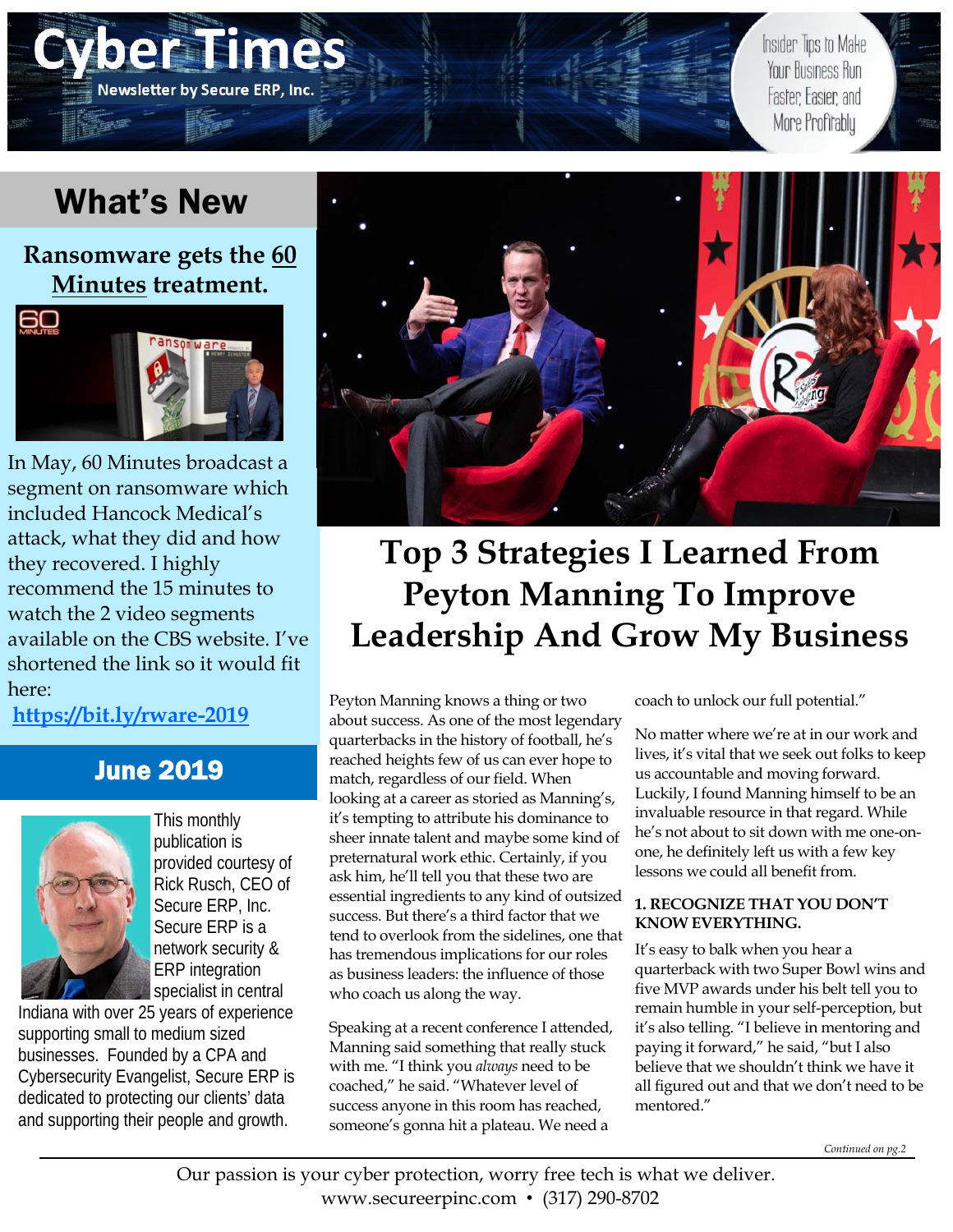Cyber Times, a monthly publication from Secure ERP, Inc. June 2019

#### *Continued from pg.1*

Years back, Peyton and his brother, Eli, had a shared coach: David Cutcliffe, now the head coach at Duke University. Even after they'd entered the NFL, both he and his brother would return to Coach Cutcliffe and seek his insight and guidance to refresh and strengthen their fundamentals. It was "like we were 18-year-old college freshmen in college again, working on how to take a snap," Manning says. Even as a 14-year all-pro quarterback, he continued to seek the counsel of his mentors on the most basic aspects of the game. "The point is that the little things do matter," he said. "Keep being coached, and keep being evaluated."

#### **2.BE ADAPTIVE.**

As CEOs and managers, we're the "coaches" of our business teams. And the best coaches, according to Manning, are the ones who know the members of their team and consistently play to their strengths. For example, the best offensive coordinators that Manning played for "were adaptive in designing the offensive system … around the players that he had on the team that year." Since Manning is not particularly fast, coaches wouldn't structure their offense on a lot of running plays, for instance. Rather than trying to magically turn him into a faster runner overnight, successful leaders tapped into the things he *was* good at.

"Design plays that your team can do," he said. "Don't put them in situations where they're not going to be really comfortable and

# **"Rather than complaining about your employees' faults, hone in on their talents."**

not going to be successful … Being flexible based on who's in the room is a good way to coach."

Rather than complaining about your employees' faults, hone in on their talents. This will not only motivate and inspire those you work for, but it'll also optimize outcomes in your business for the long haul.

#### **3.PRACTICE SERIOUSLY.**

When asked how he was able to consistently thrive under such incredible pressure, Manning cited a piece of advice he received early on in his football career: "Treat practice like a game."

"Create those intense situations during practice, during the course of the week," he said, "so that when Sunday afternoon or whenever that big moment comes around, you're not overwhelmed by the moment." At Manning's practices, the team would always strive to maintain the same level of intensity they'd bring to a big game, from their own attitudes to the piping crowd noise.

"The biggest mistake people make in that mecca moment," he said, speaking about the Super Bowl, "is to try to do something *different* from what they've been doing all season to get them to that point." Find what works and cultivate it relentlessly, to the point that you and your team can do it in your sleep. "The competition's going to be tough. It won't be easy," Manning said. "But there's a reason you're there in that moment … because you've had great success." Keep doing those things while keeping a mind on your team, and further success will surely follow.

## **FREE Report: 12 Little-Known Facts Every Business Owner Must Know About Data Backup And Disaster Recovery**

#### You will learn:

- The only way to know for SURE your data can be recovered if lost, corrupted or deleted yet fewer than 10% of businesses have this in place.
- Seven things you should absolutely demand from any off-site backup service.
- $\bullet$ Where many backups fail and give you a false sense of security.
- ...# The #1 cause of data loss that businesses don't even think about until their data is erased.

#### **Claim your FREE copy today at**

https://www.secureerpinc.com/protect-data/

Our passion is your cyber protection, worry free tech is what we deliver. www.secureerpinc.com • (317) 290-8702

#### **PROTECT** YOUR DATA

"12 Little-Known Facts Every **Business Owner Must Know** About Data Backup, **Security And** Disaster Recovery"

scover What Most IT Consultants<br>in't Know Or Won't Tell You<br>iout Backing Up Your Data<br>id Recovering It After A Disaster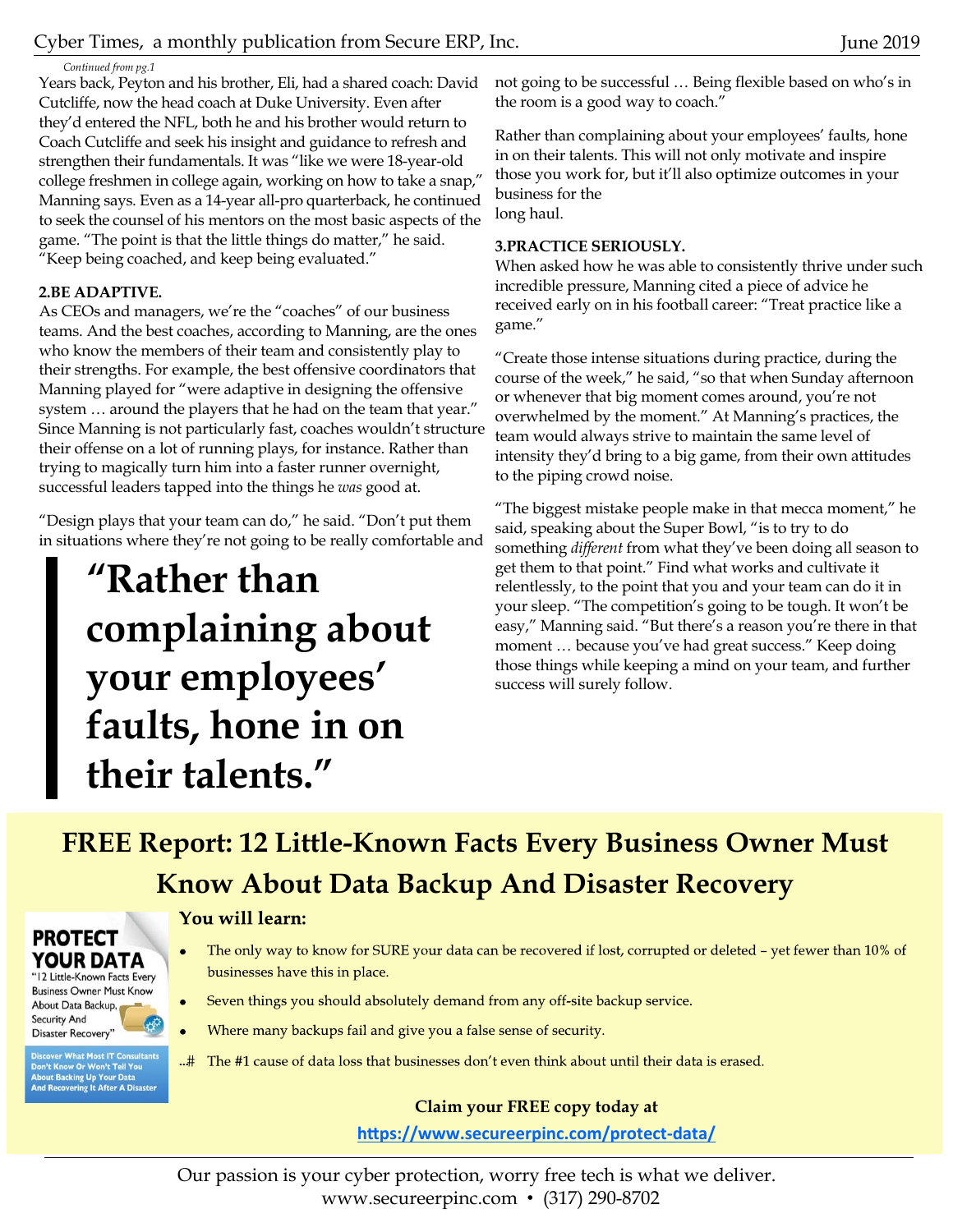## Cybersecurity TIPs

## **Preventing the 4 Horsemen of the Cyber Apocalypse**

There are thousands of hackers who get up every morning with ONE goal in mind: to find a new vulnerability in a commonly installed software (like Adobe, Flash or Google Chrome) to access your computer. That's why these companies frequently issue patches and updates for KNOWN security bugs; and once a KNOWN vulnerability is announced via a patch, hackers get to work like crazy trying to figure out how to use the vulnerability and access those users who are lazy about installing updates. That's why it's important to update installed software programs as soon as possible and some of these updates must be done manually. So just because you have Windows set to "auto update" doesn't mean you're automatically "out of the woods." In fact, the "4 horsemen of the cyber apocalypse" aren't even associated with Windows Update. Adobe Acrobat, Adobe Flash, Java, and all browsers.

#### Sadly, 97% of breaches could have been prevented, including Equifax, had these patches been deployed timely.

if you're a client of ours, we're protecting & monitoring your network through our Guardian Angel Monitoring for you.  $-R^2$ 

# **Volunteering Teaches Entrepreneurship**

If I offered you a chance at an internship that would rock your business – and your business potential – more than any class you could take at any university, would you sign up? Yes?

Okay, then. Get out there and volunteer somewhere.

We all know that volunteering is valuable. It helps our neighbors, our communities and our country, and it certainly helps us. Millions get involved. We deliver meals to shut-ins, swing hammers and paint houses with Habitat for Humanity, fill boxes at the local food bank or serve dinners at local homeless shelters. In fact, according to the Bureau of Labor Statistics, around 63.4 million people in the US volunteered last year. That's 26% of the population.

People volunteer because they get more out of the experience than what they put into it. The giddy feeling of doing good is one thing, but you also get to express yourself, meet new people, make new friends, learn new skills, network and rub elbows with community leaders you might not ever meet otherwise. But there's one more reason to volunteer: You can learn to be a kick-ass entrepreneur along the way, especially if you got into it seeing it as both a chance to give back and an opportunity to learn and hone your people and job skills.

I experienced all this firsthand, by spending a few days planning, and then working at, the food bank in my community. Man, oh man, did I experience some hardcore business lessons. And you will too!

Going into volunteering, you may think you are the ultimate nice guy, the generous guy, donating your time and skills. You're just going to walk in, do some work, help a few folks and earn some brownie points. But if you really want to see what being an entrepreneur is all about, volunteering in a



leadership position will give you important insights into what it is like to run a business and to rely upon others to have your mission carried out. Consider it a trade in a lot of ways: your time for life lessons. Getting others to do the things you want or need them to do is hard enough when you're paying them. When they are simply volunteering their time, it becomes a whole new ballgame, one that requires inspiration and clarity in the common vision in order to effectively lead them and meet all the objectives.

Certainly, you learn a lot about focus, keeping people on track and listening to the abundant new ideas of your team, but the biggest lesson I came away with from my own volunteering experience was humility. The lesson here is that you, as an entrepreneur, need to set the course, get people fired up and then, for God's sake, get out of the way and let them do amazing things.

Volunteering to organize something for your community may not put money in your pocket. But by homing in on the important lessons that you learn as a volunteer, you can use what you learned to work with your own employees. And those lessons may just take your business to the next level, and that's priceless.



*MIKE MICHALOWICZ (pronounced mi-KAL-o-wits) started his first business at the age of 24, moving his young family to the only safe place he could afford – a retirement building. With no experience, no contacts and no savings, he systematically bootstrapped a multimillion-dollar business. Then he did it again. And again. Now he is doing it for other entrepreneurs. Mike is the CEO of Provendus Group. He is also a former small-business columnist for* The Wall Street Journal*; MSNBC's business makeover expert; a keynote speaker on entrepreneurship; and the author of the cult classic book* The Toilet Paper Entrepreneur*. His newest book,* The Pumpkin Plan*, has already been called "the next E-Myth!" For more information, visit www.mikemichalowicz.com.* 

Our passion is your cyber protection, worry free tech is what we deliver. www.secureerpinc.com • (317) 290-8702